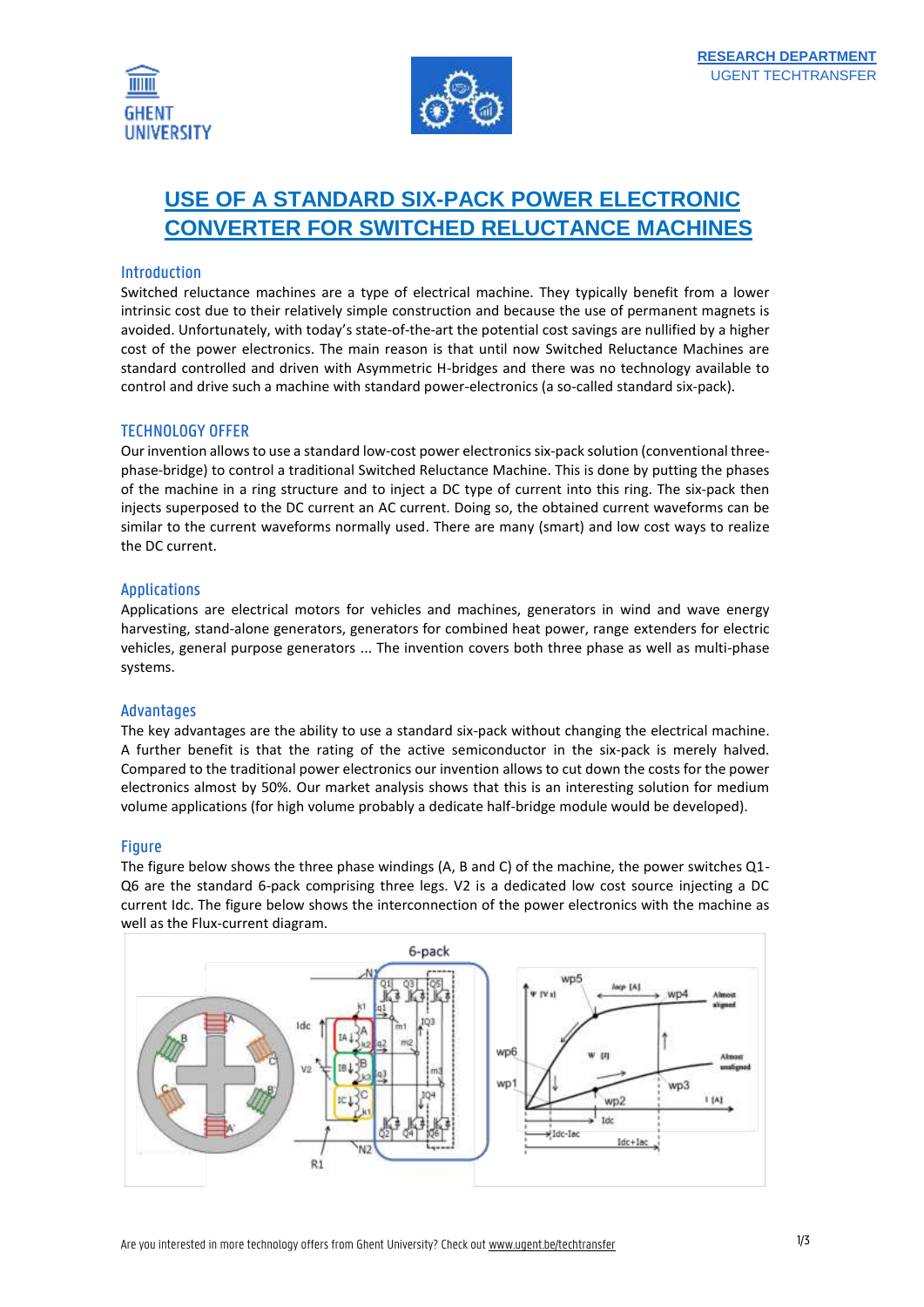



#### State of development

We have a working prototype running in our laboratory which proves it is possible to drive an off-the-shelf SRM with a standard full bridge inverter and an additional DC source. The prototype setup consists of a representable SRM motor coupled to a breaking machine with torque sensors, a conventional inverter box, current sensors, position sensors, a 200 V DC power supply, a DC-DC buck circuit, a DSPACE 1103 controller board and a PC with DSPACE 1103 blocks. This setup demonstrates the use of the technology for an SRM motor in several working conditions (start, stop, acceleration, deceleration) under different load scenarios. Measurements are available for example of currents in the motor windings and power electronics. We are currently working on fine-tuning of the controls and on quantitative validation of simulated



currents. The following diagrams show simulated versus measured currents in the inverter and winding at a speed of 1000 rpm and a load of 8 Nm.



#### Partnership

The patent is offered to companies which have the possibility to obtain a license on the patent or to have it transferred.

#### Intellectual property

SWITCHED RELUCTANCE MACHINE AND POWER CONVERTER WO2017191298, international filing date: 04/05/2017, filed for protection in EU and US. The international search report shows a considerable amount of claims that are novel and inventive.

#### The Scientist(s)

Alex Van den Bossche, Ghent University

Simulation

Validation

0.52

0.525